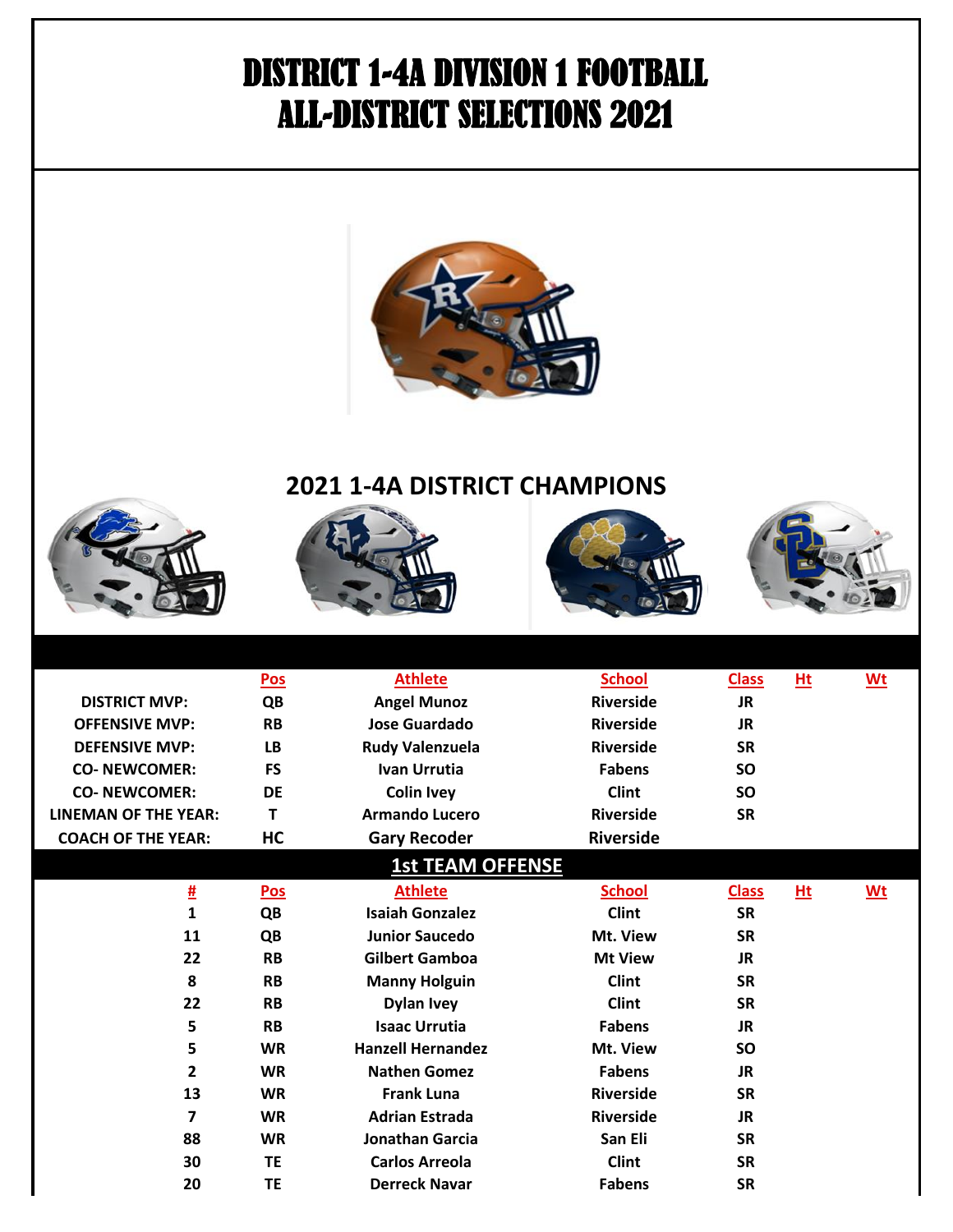| 54             | C            | <b>Eduardo Roque</b>      | <b>Riverside</b>    | <b>SR</b>    |       |      |  |
|----------------|--------------|---------------------------|---------------------|--------------|-------|------|--|
| 63             | G            | <b>Tony Valles</b>        | <b>Riverside</b>    | <b>SR</b>    |       |      |  |
| 77             | G            | Devan Quintana            | <b>Riverside</b>    | SO           |       |      |  |
| 61             | T            | <b>Alan Sierra</b>        | <b>Fabens</b>       | <b>SR</b>    |       |      |  |
| 54             | G            | <b>Armando Casillas</b>   | <b>Clint</b>        | <b>SR</b>    |       |      |  |
| 77             | T            | <b>Damian Reyes</b>       | Mt. View            | <b>SR</b>    |       |      |  |
| 23             | К            | <b>Jonathan Reyes</b>     | <b>Riverside</b>    | <b>SR</b>    |       |      |  |
| 30             | К            | <b>Carlos Arreola</b>     | <b>Clint</b>        | <b>SR</b>    |       |      |  |
| 30             | P            | <b>Carlos Arreola</b>     | <b>Clint</b>        | <b>SR</b>    |       |      |  |
|                |              |                           |                     |              |       |      |  |
|                |              | <b>2ND TEAM OFFENSE</b>   |                     |              |       |      |  |
| 坓              | Pos          | <b>Athlete</b>            | <b>School</b>       | <b>Class</b> | $Ht$  | $Wt$ |  |
| $\overline{2}$ | QB           | <b>Josh Garcia</b>        | <b>San Elizario</b> | <b>SR</b>    |       |      |  |
| 10             | <b>RB</b>    | <b>Miguel Delgado</b>     | <b>Fabens</b>       | <b>SR</b>    |       |      |  |
| 45             | <b>RB</b>    | <b>Ismael Ortiz</b>       | <b>Clint</b>        | <b>SR</b>    |       |      |  |
| 28             | <b>RB</b>    | <b>Kevin Quezeda</b>      | <b>Clint</b>        | <b>JR</b>    |       |      |  |
| 21             | <b>RB</b>    | Alejandro Lerma           | Mt. View            | SO           |       |      |  |
| 11             | <b>RB</b>    | Joe Ortega                | San Eli             | <b>SR</b>    |       |      |  |
| 17             | <b>WR</b>    | <b>Tristan Lopez</b>      | <b>Riverside</b>    | SO           |       |      |  |
| 8              | <b>WR</b>    | <b>Dylan Murga</b>        | <b>Riverside</b>    | <b>JR</b>    |       |      |  |
| 11             | <b>WR</b>    | <b>Luis Mena</b>          | <b>Fabens</b>       | <b>JR</b>    |       |      |  |
| 25             | <b>WR</b>    | <b>Daniel Banuelos</b>    | <b>Clint</b>        | <b>SR</b>    |       |      |  |
| 9              | <b>WR</b>    | <b>Jonathan Galindo</b>   | Mt. View            | <b>JR</b>    |       |      |  |
| 9              | <b>WR</b>    | <b>Misael Alarcon</b>     | San Eli             | <b>SR</b>    |       |      |  |
| $\mathbf{1}$   | <b>TE</b>    | <b>Gael Maciel</b>        | Mt. View            | <b>SR</b>    |       |      |  |
| 42             | <b>TE</b>    | <b>Diego Cardenas</b>     | <b>Riverside</b>    | <b>SR</b>    |       |      |  |
| 69             | $\mathsf{C}$ | <b>Aaron Orozco</b>       | <b>Fabens</b>       | <b>JR</b>    |       |      |  |
| 64             | $\mathbf C$  | <b>Jesus Hernandez</b>    | <b>Clint</b>        | <b>JR</b>    |       |      |  |
| 64             | $\mathbf c$  | <b>Juaquin Quinones</b>   | San Eli             | <b>JR</b>    |       |      |  |
| 54             | T            | <b>Nick Almanzar</b>      | San Eli             | <b>SR</b>    |       |      |  |
| 51             | G            | <b>Robert Briseno</b>     | San Eli             | <b>JR</b>    |       |      |  |
| 75             | T            | <b>Delbet Munoz</b>       | Mt. View            | <b>JR</b>    |       |      |  |
| 78             | G            | <b>Raymundo Calzadias</b> | <b>Fabens</b>       | SO           |       |      |  |
| 55             | T            | <b>Derek Ramirez</b>      | <b>Fabens</b>       | <b>JR</b>    |       |      |  |
|                |              | <b>1ST TEAM DEFENSE</b>   |                     |              |       |      |  |
| 坓              | <u>Pos</u>   | <b>Athlete</b>            | <b>School</b>       | <b>Class</b> | $Hit$ | $Wt$ |  |
| 45             | DT           | <b>Ismael Ortiz</b>       | <b>Clint</b>        | <b>SR</b>    |       |      |  |
| 90             | DT           | <b>Evan Barrios</b>       | <b>Clint</b>        | <b>JR</b>    |       |      |  |
| 55             | DT           | <b>Dereck Ramirez</b>     | <b>Fabens</b>       | <b>JR</b>    |       |      |  |
| 52             | <b>DT</b>    | <b>Sebastian Orquiz</b>   | <b>Riverside</b>    | <b>JR</b>    |       |      |  |
| 42             | DE           | <b>Alex Dominguez</b>     | <b>Mt View</b>      | <b>JR</b>    |       |      |  |
| 22             | DE           | <b>Dylan Ivey</b>         | <b>Clint</b>        | <b>SR</b>    |       |      |  |
| 61             | <b>DE</b>    | <b>Alan Sierra</b>        | <b>Fabens</b>       | <b>SR</b>    |       |      |  |

 **DE SR Anthony Lopez Riverside LB JR Vincent Serina Riverside LB SR Drew Belshe Fabens LB SR Manny Holguin Clint LB SR Jordan Esparza S SR Alfredo Sigala Riverside S JR Adrian Estrada Riverside S JR Armando Aguirre Clint CB Julian Jimenez Clint JR** 

**Mt. View**